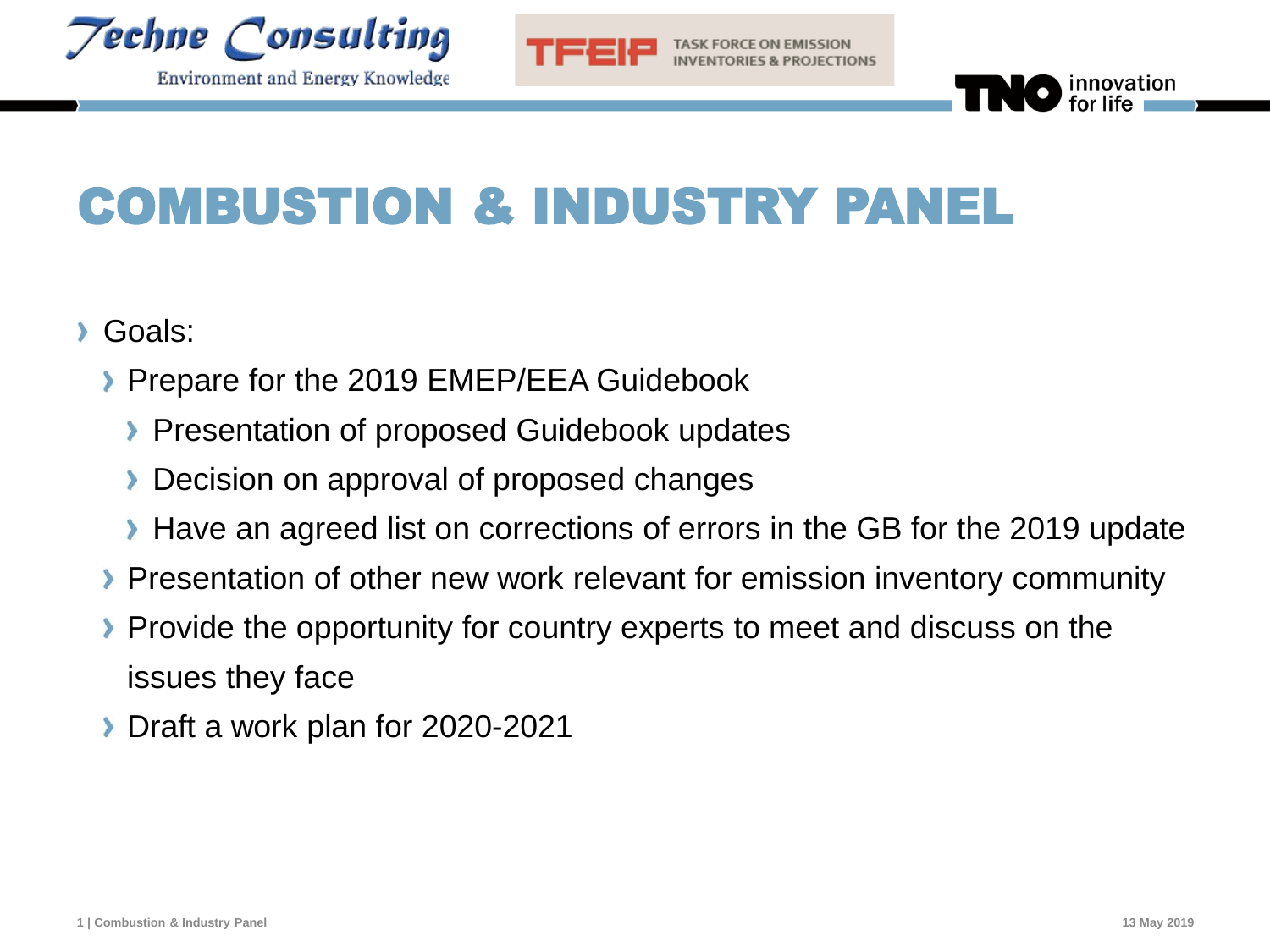



**TASK FORCE ON EMISSION INVENTORIES & PROJECTIONS** 



## AGENDA (INDICATIVE TIMINGS)

| 11:30 | <b>Opening</b>                                                     |                              |
|-------|--------------------------------------------------------------------|------------------------------|
|       | Introduction by the co-chairs and adoption of the agenda           | <b>Co-chairs</b>             |
| 11:35 | <b>Findings from the Nordic Council of Ministers Workshop on</b>   | <b>Chris Dore (TFEIP co-</b> |
|       | <b>Condensables</b>                                                | chair)                       |
|       |                                                                    |                              |
| 11:50 | Emissions and projections of emissions in industrial, residential  | <b>Carlo Trozzi (Techne</b>  |
|       | and service sectors, Final results of ClairCity project            | <b>Consulting)</b>           |
| 12:10 | Solvent emission methodologies - presentations from Parties,       |                              |
|       | and discussion on making country specific data available           |                              |
| 12:10 | Methods to estimate NMVOC emissions from solvent and other         | <b>Daniela Romano</b>        |
|       | product use in Italy. Critical issues for the assessment of future | (ISPRA Italy)                |
|       | compliance                                                         |                              |
| 12:30 | <b>Discussion</b>                                                  | <b>All</b>                   |
| 12:40 | Work plan 2020-2021, and priorities for future Guidebook updates   | <b>Co-chairs</b>             |
| 12:50 | <b>Any other business</b>                                          | <b>All</b>                   |
| 13:00 | <b>Close of meeting</b>                                            |                              |
|       |                                                                    |                              |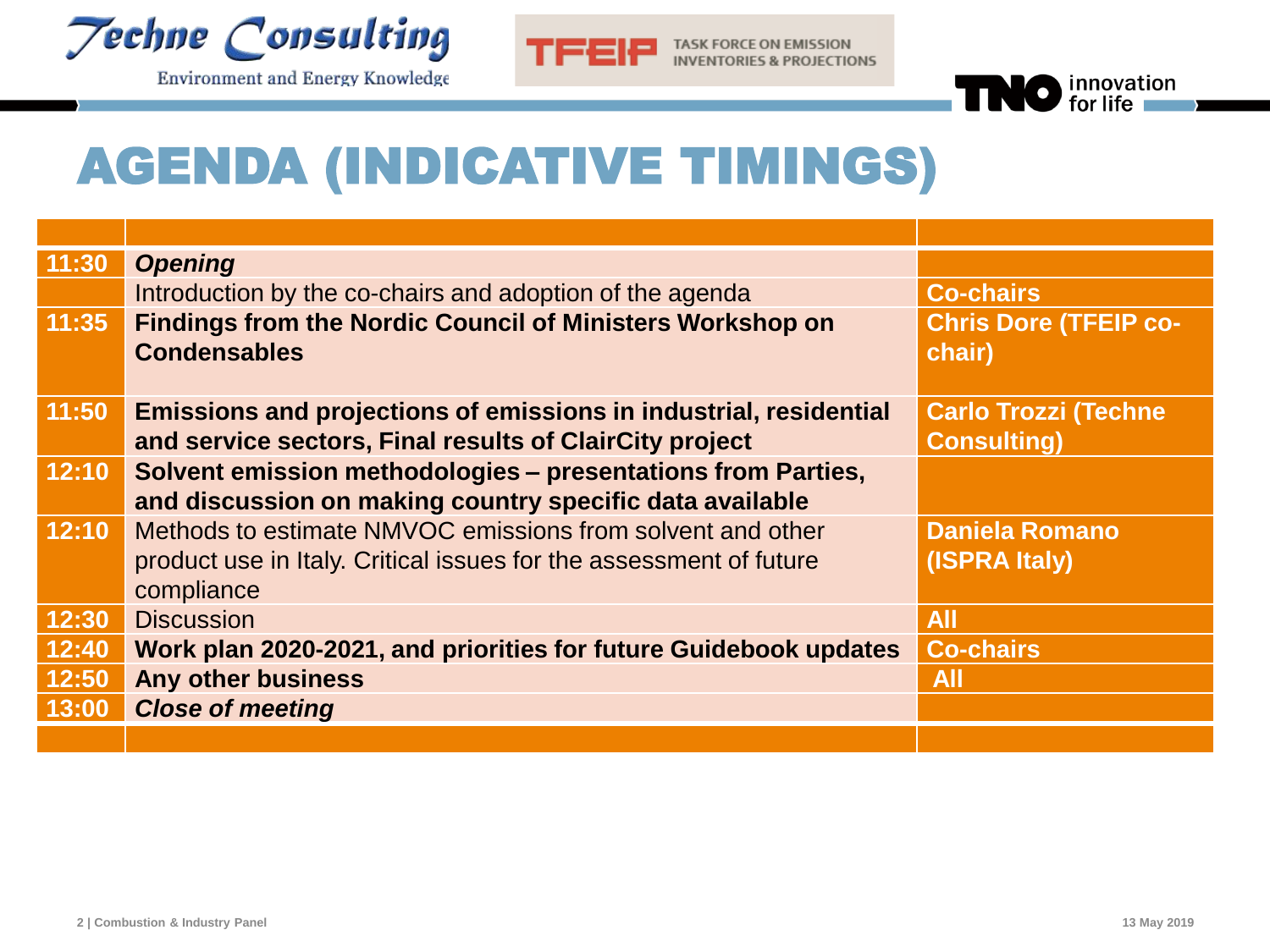



# CONDENSABLES WORKSHOP

- Aims of the workshop was to suggest how to harmonise and improve approaches to PM inventory emissions and modelling
- **Main short term goals (1 year)** 
	- **Agreement to use TNO "Ref2" estimates for scientific purposes**
	- **Need for more transparency regarding the content of national inventories**
- Main long term goals (>1 year) and TFEIP
	- Recognize different demands of science vs compliance inventories
	- Measurement experts to propose definitions/standards
	- Agree what should be included in the Guidebook, and in what formats
	- GP review changes in reporting requirements
	- What "pollutants" should be included in national inventories: filterable/ condensable/total PM organic/inorganic aerosol, sulphate, nitrate…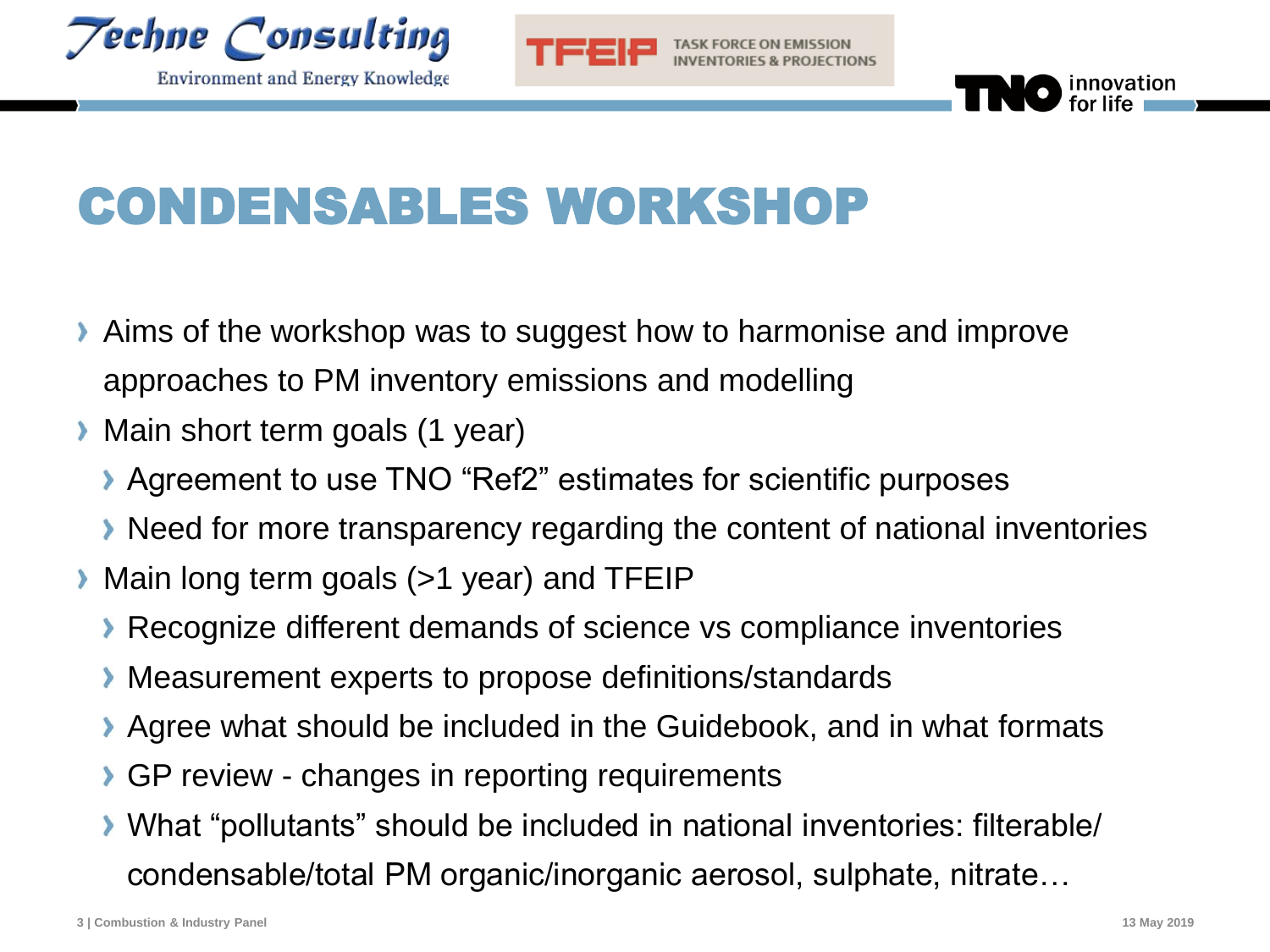



**TASK FORCE ON EMISSION** 

#### INDUSTRY/DOMESTIC/SERVICE SECTOR EMISSIONS & PROJECTIONS IN CITIES

- EU H2020 project ClairCity:
	- **I** developed methodologies and techniques to realize emission inventories at city level
	- **developed projections and scenario** methodologies and verify instruments to involve citizens in the decision processes
	- project emissions inventory activities generate the input to air quality modeling activities at a very detailed (200 m x 200 m) resolution
	- produce input to city level policy planning
	- generate the input for actual and future carbon footprint evaluation at city level



innovation<br>for life

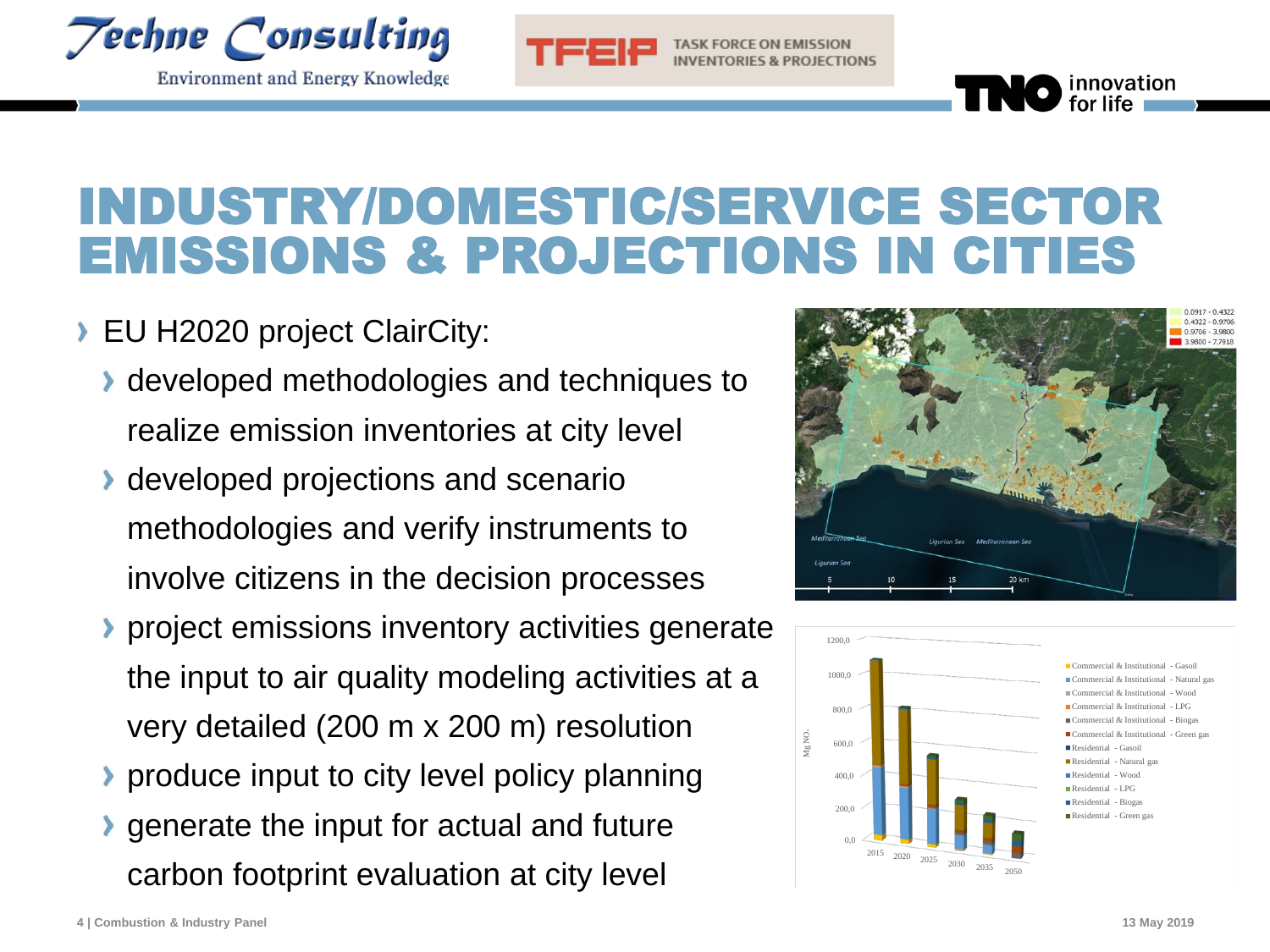

**Environment and Energy Knowledge** 



### ESTIMATE NMVOC EMISSIONS FROM SOLVENT/OTHER PRODUCTS USE IN ITALY

- *NMVOC trend in Italy shows a reduction of about 54% between 1990 and 2018, from 1,965 Gg to 913 Gg*
- *Solvent and other product use* is the main source of emissions, (39% on total) and showing a decrease of about 41%
- In this sector, the main source of emissions is paint application  $\lambda$ (2D3d), mainly wood application and construction and building followed by domestic solvent use (2D3a), mostly for the consumption of cosmetics
- Activity level data (see IIR) is provided by industrial associations (automobile, wood finishing, detergents and specialties for industry and home care, aerosol, cosmetic, home products, oils and fats), statistical office and Ministry



2018

innovation<br>for life